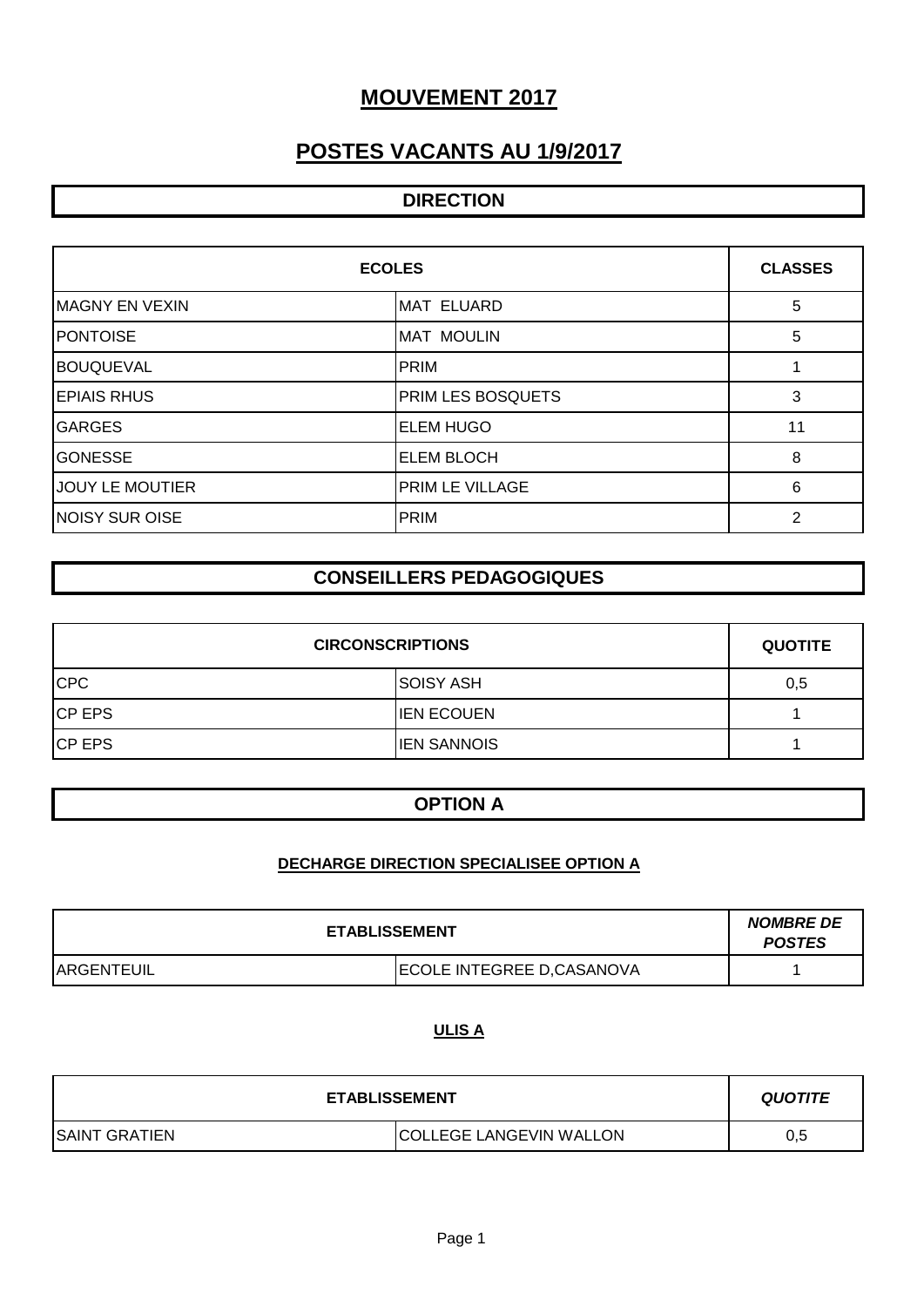# **OPTION C**

| <b>ETABLISSEMENT</b> |                          | <b>NOMBRE DE</b><br><b>POSTES</b> |
|----------------------|--------------------------|-----------------------------------|
| GONESSE              | <b>IEDM FOCKENBERGHE</b> |                                   |

## **OPTION D**

### **ULIS 1 OPTION D**

| <b>ETABLISSEMENT</b>          |                         | <b>NOMBRE DE</b><br><b>POSTES</b> |
|-------------------------------|-------------------------|-----------------------------------|
| ARGENTEUIL                    | <b>ELEM CACHIN</b>      |                                   |
| <b>ARGENTEUIL</b>             | <b>ELEM LANGEVIN 2</b>  |                                   |
| <b>ARGENTEUIL</b>             | <b>ELEM LAPIERRE</b>    |                                   |
| <b>ARGENTEUIL</b>             | <b>ELEM MACE</b>        | 1                                 |
| ARNOUVILLE LES GONESSE        | <b>ELEM JAURES</b>      |                                   |
| <b>BOUFFEMONT</b>             | ELEM TRAIT D'UNION      |                                   |
| <b>ECOUEN</b>                 | <b>ELEM SERRE</b>       |                                   |
| <b>GONESSE</b>                | <b>ELEM BLOCH</b>       | 1                                 |
| IMONTMAGNY                    | <b>ELEM FERRY</b>       | 1                                 |
| <b>SAINT BRICE SOUS FORET</b> | <b>ELEM LA FONTAINE</b> |                                   |
| <b>SARCELLES</b>              | <b>ELEM CHANTEPIE</b>   |                                   |
| <b>SARCELLES</b>              | ELEM SAINT EXUPERY 1    | 1                                 |
| <b>TAVERNY</b>                | <b>ELEM PAGNOL</b>      |                                   |
| <b>VILLIERS LE BEL</b>        | <b>ELEM PHILIPE</b>     |                                   |
| <b>VILLIERS LE BEL</b>        | <b>ELEM WALLON</b>      |                                   |

# **ADJOINT CLASSE SPECIALISEE OPTION D**

| <b>ETABLISSEMENT</b> |                           | <b>NOMBRE DE</b><br><b>POSTES</b> |
|----------------------|---------------------------|-----------------------------------|
| <b>IARGENTEUIL</b>   | <b>IME COTEAUX</b>        |                                   |
| <b>IMONTLIGNON</b>   | <b>ITEP COMMIN</b>        |                                   |
| <b>IMONTLIGNON</b>   | <b>ITEP RENE LABORIE</b>  |                                   |
| <b>VAUREAL</b>       | IME LA CLE POUR L'AUTISME |                                   |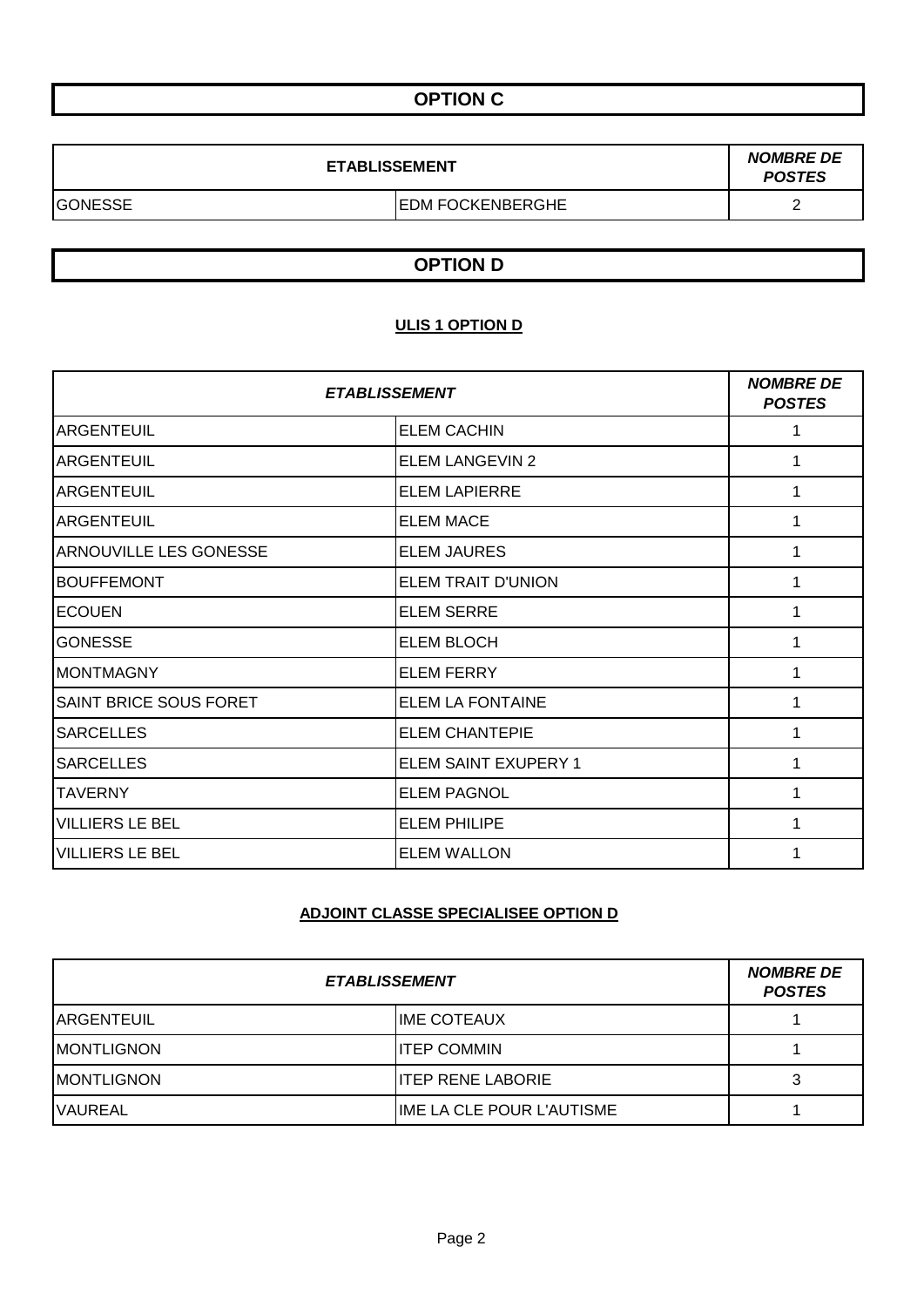### **DECHARGE DE DIRECTION D'ETABLISSEMENT SPECIALISE OPTION D**

| <b>ETABLISSEMENT</b> |                        | <b>NOMBRE DE</b><br><b>POSTES</b> |
|----------------------|------------------------|-----------------------------------|
| <b>VAUREAL</b>       | ITEP LE CLOS LEVALLOIS |                                   |

# **POSTE SESAD OPTION D**

| <b>ETABLISSEMENT</b> |                      | <b>NOMBRE DE</b><br><b>POSTES</b> |
|----------------------|----------------------|-----------------------------------|
| <b>ARGENTEUIL</b>    | IAPAJH               |                                   |
| <b>IMONTLIGNON</b>   | <b>IITEP LABORIE</b> |                                   |

#### **POSTE ITINERANT OPTION D**

| <b>ETABLISSEMENT</b> |  | <b>NOMBRE DE</b><br><b>POSTES</b> |
|----------------------|--|-----------------------------------|
| <b>CERGY ASH</b>     |  |                                   |

#### **ULIS OPTION D**

| <b>COLLEGE</b>            |                         | <b>NOMBRE DE</b><br><b>POSTES</b> |
|---------------------------|-------------------------|-----------------------------------|
| <b>IARGENTEUIL</b>        | <b>COLLEGE MONET</b>    |                                   |
| <b>GARGES LES GONESSE</b> | <b>COLLEGE WALLON</b>   |                                   |
| <b>IGOUSSAINVILLE</b>     | ICOLLEGE CHARPAK        |                                   |
| <b>IMONTMAGNY</b>         | <b>COLLEGE COPERNIC</b> |                                   |

# **OPTION E**

# **E RESEAU**

| <b>ECOLE</b>      |                           | <b>NOMBRE DE</b><br><b>POSTES</b> |
|-------------------|---------------------------|-----------------------------------|
| IARGENTEUIL       | <b>ELEM CARNOT</b>        |                                   |
| IARGENTEUIL       | <b>ELEM KERGOMARD</b>     |                                   |
| <b>ARGENTEUIL</b> | <b>ELEM MACE</b>          |                                   |
| <b>ARGENTEUIL</b> | ELEM VAILLANT COUTURIER 1 |                                   |
| <b>IGARGES</b>    | <b>ELEM CURIE</b>         |                                   |
| <b>IGARGES</b>    | ELEM ROBESPIERRE 2        |                                   |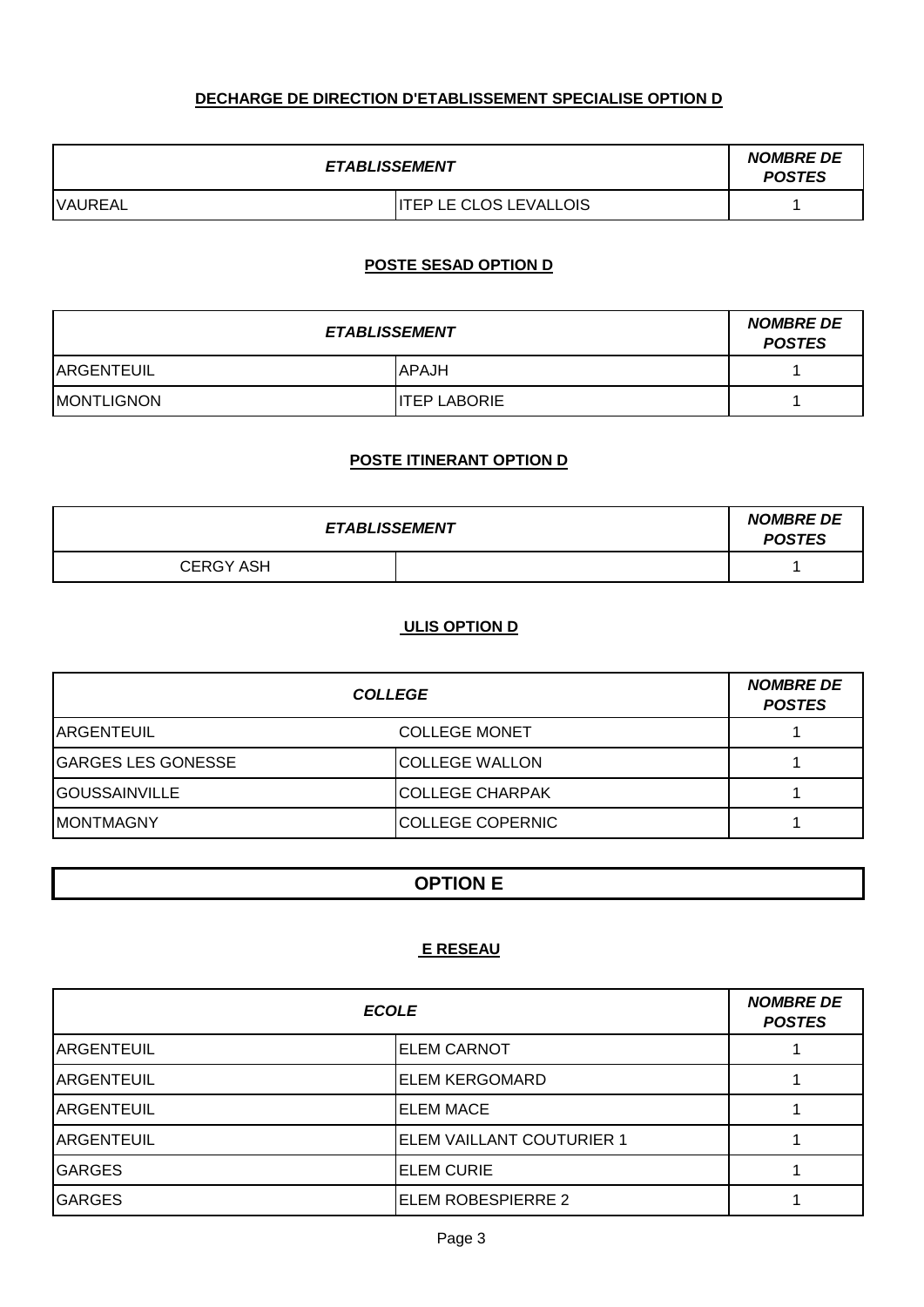| <b>IGONESSE</b>       | <b>MAT MICHEL</b>    |  |
|-----------------------|----------------------|--|
| <b>IGOUSSAINVILLE</b> | <b>IELEM VIE</b>     |  |
| <b>SARCELLES</b>      | <b>IELEM CURIE</b>   |  |
| <b>SARCELLES</b>      | <b>IELEM PASTEUR</b> |  |

#### **OPTION F**

#### **ADJOINT SPECIALISE OPTION F EN SEGPA**

| <b>SEGPA</b>           |                   | <b>NOMBRE DE</b><br><b>POSTES</b> |
|------------------------|-------------------|-----------------------------------|
| <b>BEZONS</b>          | <b>WALLON</b>     |                                   |
| <b>GARGES</b>          | <b>PICASSO</b>    |                                   |
| <b>GONESSE</b>         | <b>DOISNEAU</b>   |                                   |
| <b>JOUY LE MOUTIER</b> | <b>GUILLAUMET</b> | 0,5                               |
| <b>SARCELLES</b>       | <b>GALOIS</b>     |                                   |

## **REFERENTS**

| <b>ECOLE</b>                 |                                        | <b>NOMBRE DE</b><br><b>POSTES</b> |
|------------------------------|----------------------------------------|-----------------------------------|
| <b>CORMEILLES EN PARISIS</b> | <b>IELEM FERRY</b>                     |                                   |
| <b>GARGES</b>                | <b>ELEM MOULIN</b>                     |                                   |
| <b>LOUVRES</b>               | <b>IELEM LA FONTAINE STE GENEVIEVE</b> |                                   |
| <b>ITAVERNY</b>              | <b>IELEM VERDUN</b>                    |                                   |

| <b>COORDONNATEURS D'UNITE D'ENSEIGNEMENT OPTION C</b> |                            |                                   |
|-------------------------------------------------------|----------------------------|-----------------------------------|
|                                                       |                            |                                   |
| <b>ETABLISSEMENT</b>                                  |                            | <b>NOMBRE DE</b><br><b>POSTES</b> |
| <b>IGONESSE</b>                                       | <b>E.D.M. FOCKENBERGHE</b> |                                   |

### **COORDONNATEURS D'UNITE D'ENSEIGNEMENT OPTION D**

| <b>ETABLISSEMENT</b>   |                 | <b>NOMBRE DE</b><br><b>POSTES</b> |
|------------------------|-----------------|-----------------------------------|
| <b>IMARLY LA VILLE</b> | <b>IME BRES</b> |                                   |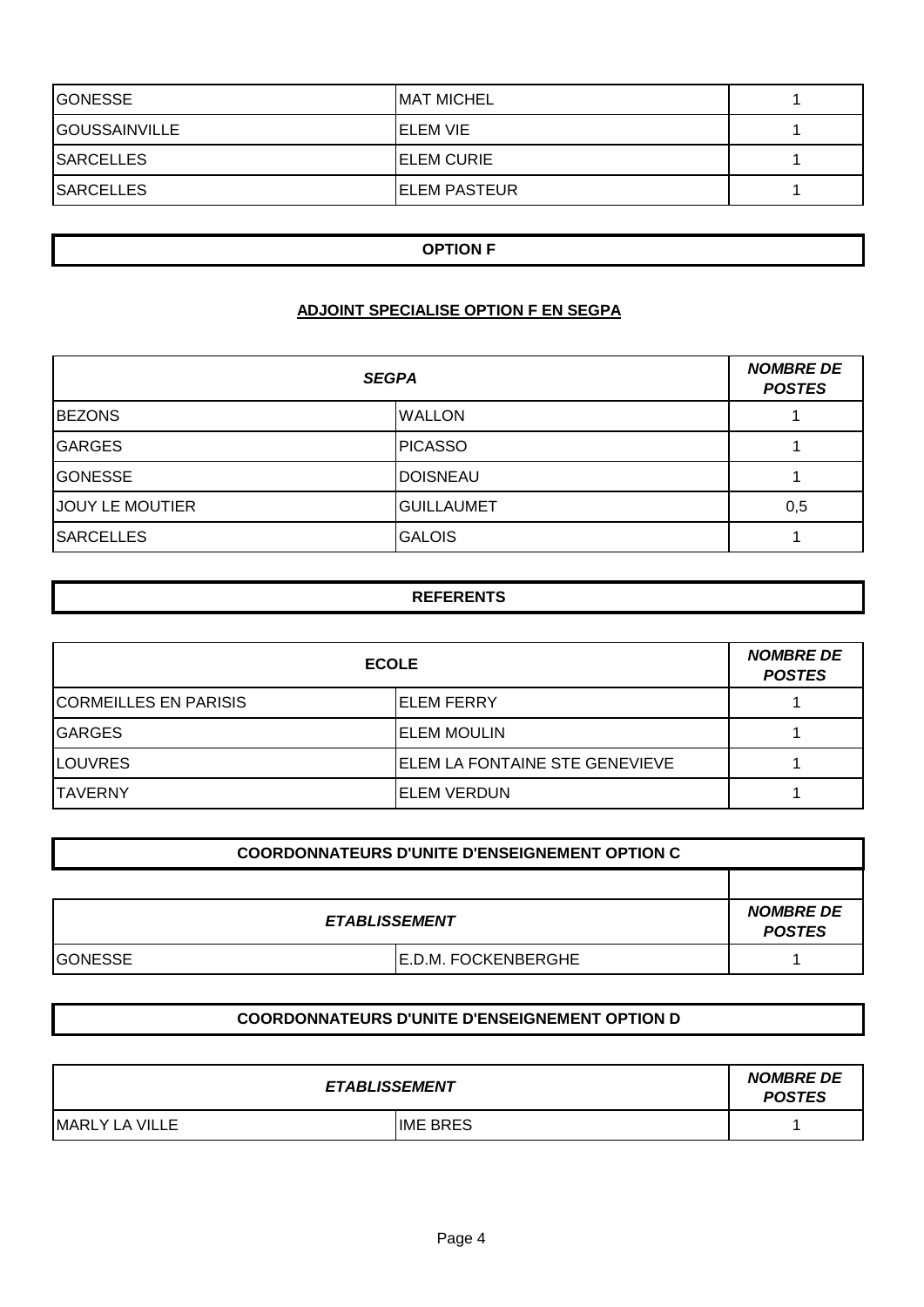#### **BRIGADE REMPLACEMENT CAPPEI**

| <b>ECOLES</b>                           |                   | <b>NOMBRE DE</b><br><b>POSTES</b> |
|-----------------------------------------|-------------------|-----------------------------------|
| <b>GONESSE EDM FOCKENBERGHE</b>         | ADJ SPE C         | 1                                 |
| <b>IMARGENCY ME SAN CROIX ROUGE</b>     | ADJ SPE C         | 1                                 |
| <b>ANDILLY IME MARAUX</b>               | <b>ADJ SPE D</b>  | 1                                 |
| VAUREAL ITEP LE CLOS LEVALLOIS          | ADJ SPE D         | 1                                 |
| <b>ARGENTEUIL COLLEGE ARIANE</b>        | ULIS D            | 1                                 |
| <b>CERGY ELEM TOULEUSES</b>             | ULIS <sub>D</sub> | 1                                 |
| <b>GONESSE ELEM SALENGRO</b>            | ULIS D            | 1                                 |
| <b>GONESSE COLLEGE PHILIPPE AUGUSTE</b> | ULIS D            | 1                                 |
| GOUSSAINVILLE COLLEGE ROBESPIERRE       | ULIS D            | 1                                 |
| <b>ARGENTEUIL SEGPA COTTON</b>          | <b>ADJ SPE F</b>  | 1                                 |
| <b>ARGENTEUIL SEGPA MONET</b>           | <b>ADJ SPE F</b>  | 1                                 |
| <b>ECOUEN SEGPA BULLANT</b>             | <b>ADJ SPE F</b>  | $\overline{2}$                    |
| IFRANCONVILLE SEGPA EPINE GUYON         | <b>ADJ SPE F</b>  | 1                                 |
| <b>GARGES SEGPA WALLON</b>              | <b>ADJ SPE F</b>  | 1                                 |
| <b>GOUSSAINVILLE SEGPA ROBESPIERRE</b>  | <b>ADJ SPE F</b>  | 1                                 |
| MONTMORENCY SEGPA RONSARD               | <b>ADJ SPE F</b>  | 1                                 |
| ISARCELLES SEGPA GALOIS                 | <b>ADJ SPE F</b>  | 1                                 |
| VILLIERS LE BEL SEGPA BLUM              | <b>ADJ SPE F</b>  | 1                                 |

#### **U.P.E.A.A.**

| <b>ECOLES</b>     |                             | <b>QUOTITE</b> |
|-------------------|-----------------------------|----------------|
| <b>ISARCELLES</b> | <b>E.E.PU SAINT EXUPERY</b> | 0,5            |

#### **POSTES VACANTS DE PLUS DE MAITRES QUE DE CLASSES**

| <b>ECOLES</b>     |                           | <b>NOMBRE DE</b><br><b>POSTES</b> |
|-------------------|---------------------------|-----------------------------------|
| <b>GARGES</b>     | <b>IELEM LANGEVIN</b>     |                                   |
| <b>GARGES</b>     | <b>ELEM ROBESPIERRE 2</b> |                                   |
| <b>SARCELLES</b>  | <b>ELEM KERGOMARD 1</b>   |                                   |
| <b>SARCELLES</b>  | <b>ELEM FERRY</b>         |                                   |
| <b>ARGENTEUIL</b> | <b>ELEM JOLIOT CURIE</b>  |                                   |
| <b>ARGENTEUIL</b> | <b>ELEM WALLON</b>        |                                   |